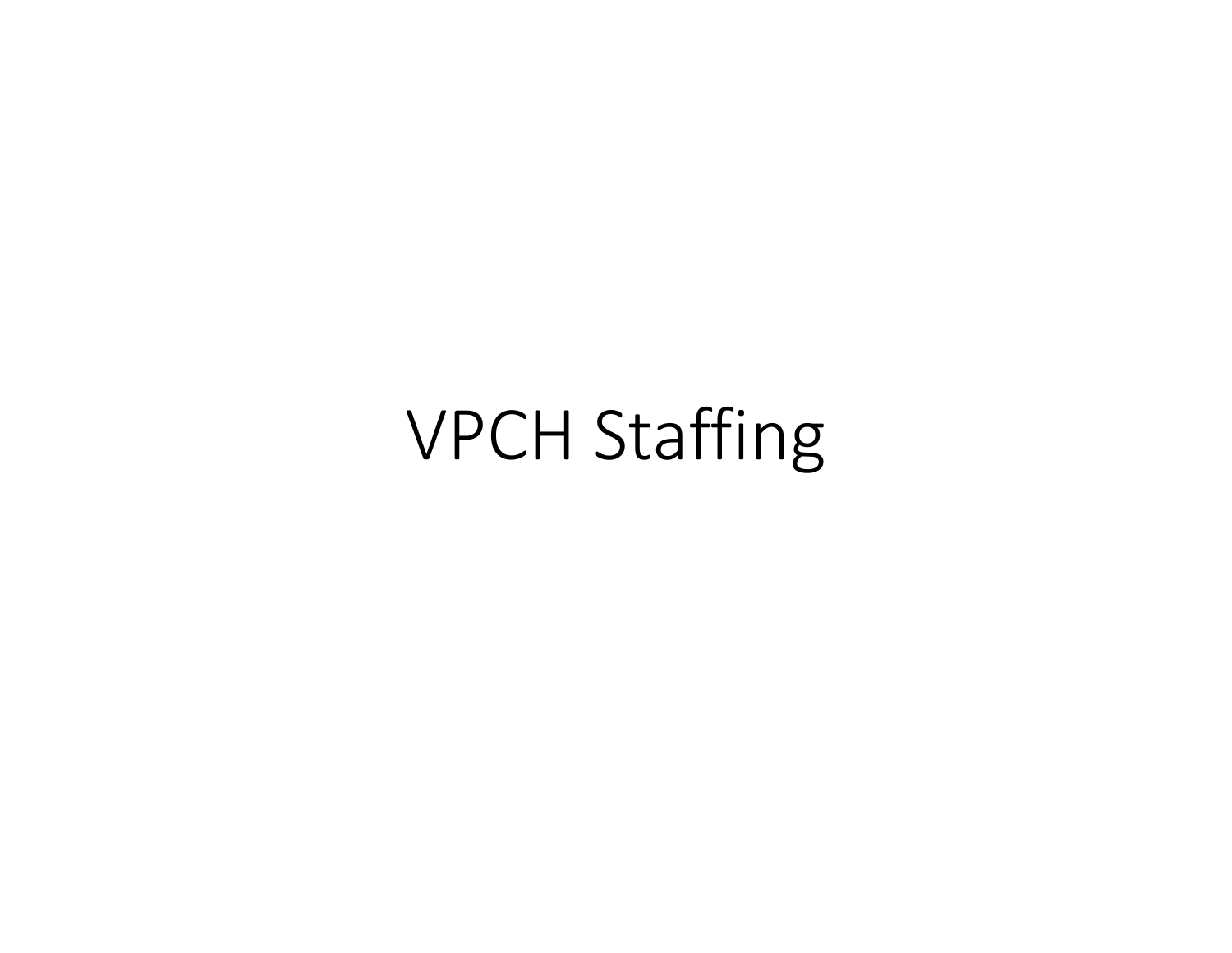## Permanent vs Traveling Nurses

- At present we have 33 Direct Care Nurse positions; 19 are filled with permanent nurses and 14 are filled with traveling nurses.
- Since nurse salary reclassification was announced in May 2016, there has been an increase applications and nurses hired.
	- In fiscal year 2016, we only hired 5 permanent nurses total.
	- In the first 4 months of calendar year 2016 we have hired 4 already.
- We have reduced our use of traveling nurses since January 2016 by more than 25%.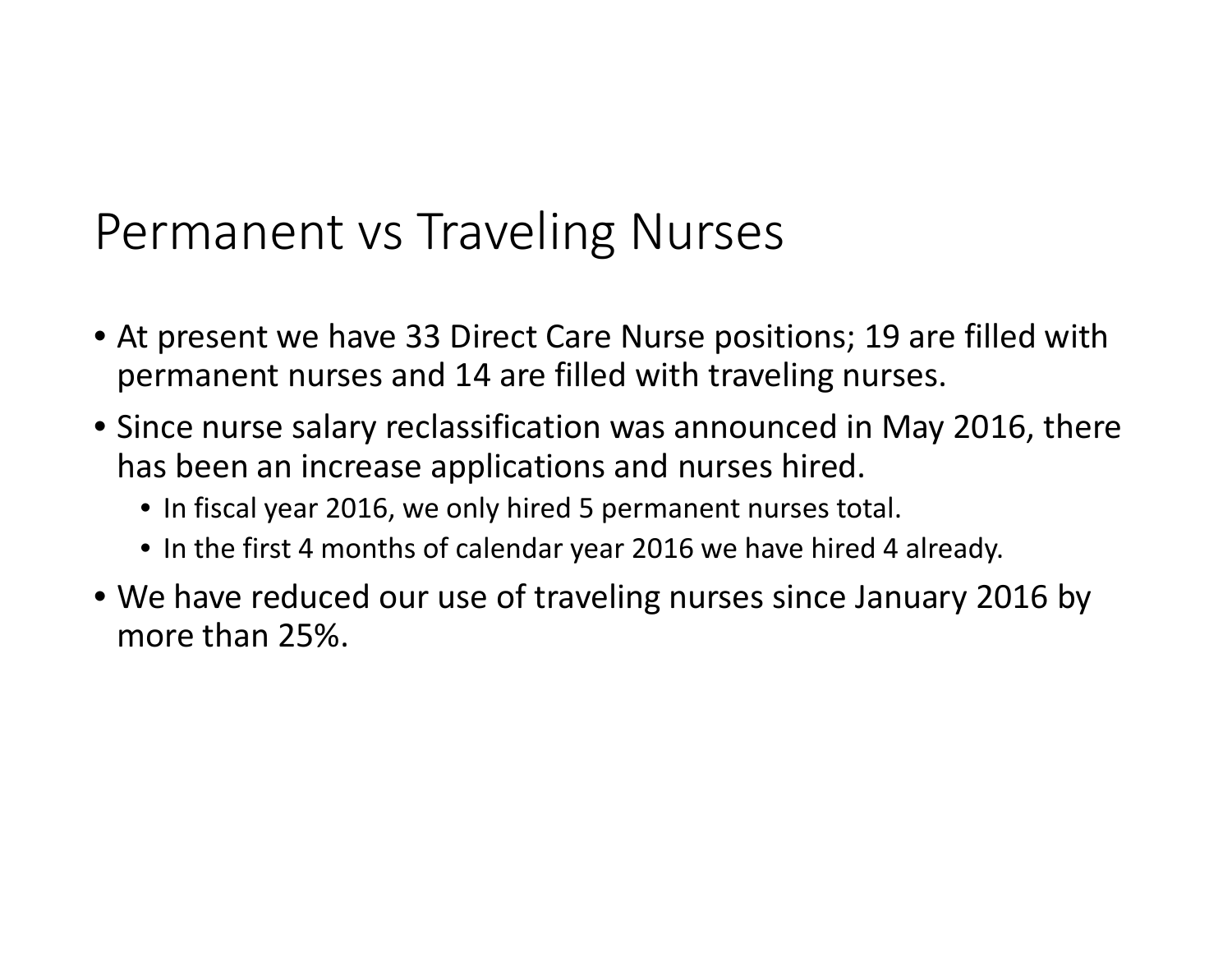## Nurse Hiring Issues at VPCH

- VPCH has been full census for almost all of calendar year 2016.
	- Occupancy of 98.2% and an average census of 24.5.
- VPCH has been able to use traveling nurses during this time to accomplish this.
- VPCH had a full three-year deeming survey by The Joint Commission in early summer and has received full accreditation from that survey, which was accepted by CMS.
- VPCH continues to have Emergency Involuntary Procedures at less than half the rate of the national average.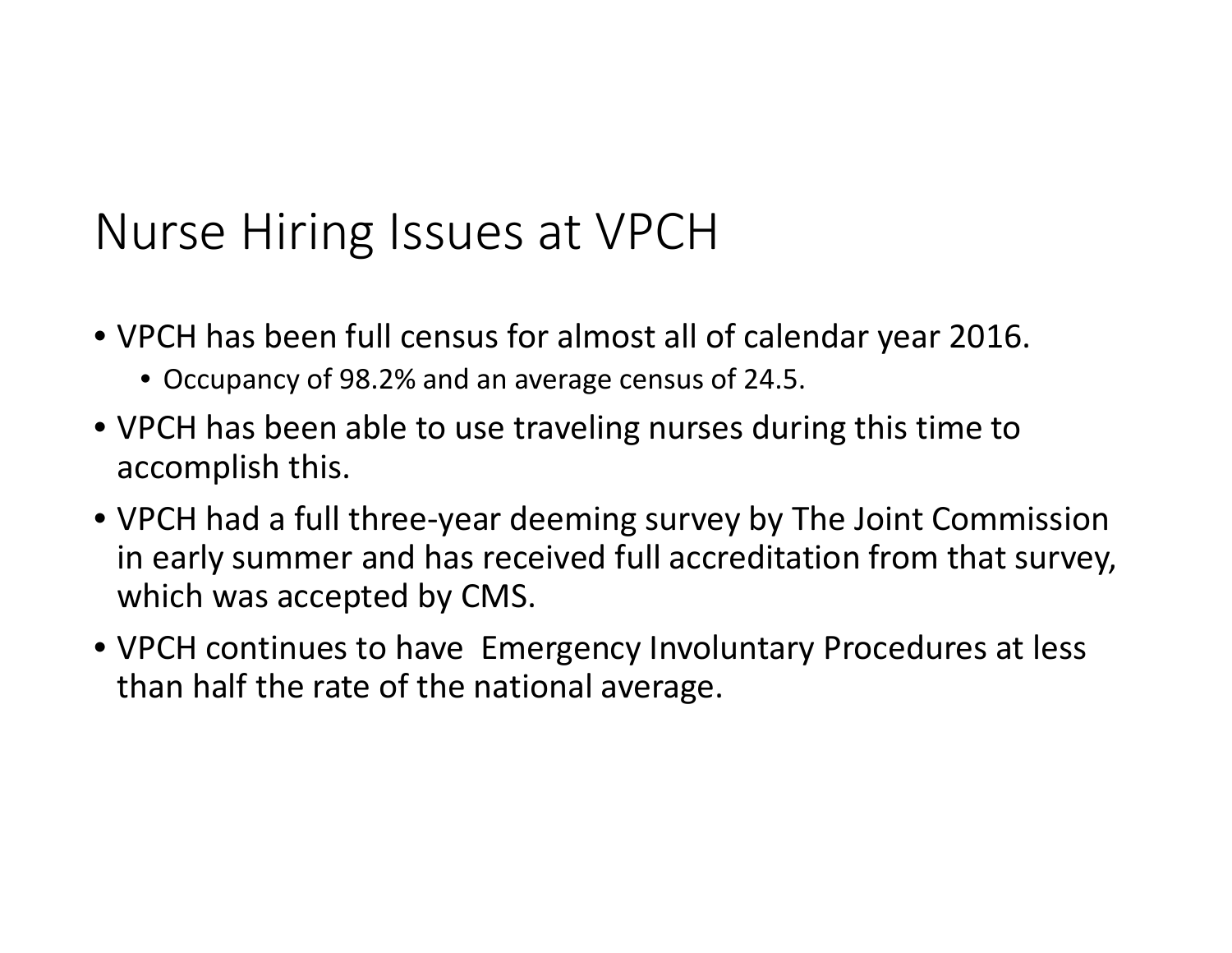## Training Issues

- Permanent Nursing Staff receive 2  $\frac{1}{2}$  weeks training before starting to work on unit.
- Traveling Nurse Staff receive 1 week training before starting on unit.
- We recently hired a new Education Director who is reviewing both training programs to see if we can make both of them more efficient while still providing safe, recovery oriented care.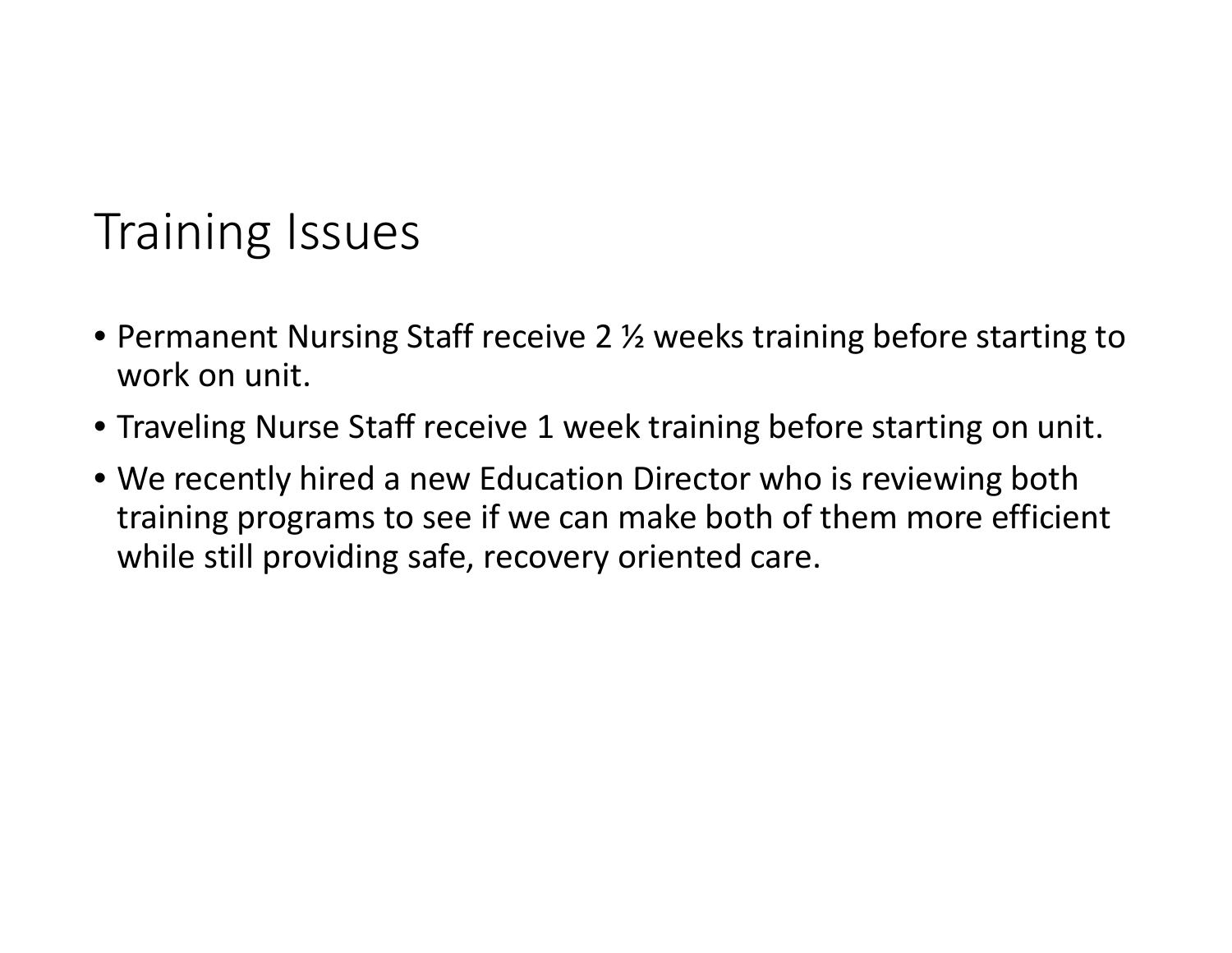#### Surveys

- VPCH has done ongoing staff engagement surveys that for all staff, not nursing specific.
- VPCH brainstormed with all VPCH nurses in 2015 about different ways to attract more nurses and increase nurse satisfaction. The numberone driver at that time was nurse salary.
- VPCH is in the process of developing exit interviews for all staff including traveling nurses.